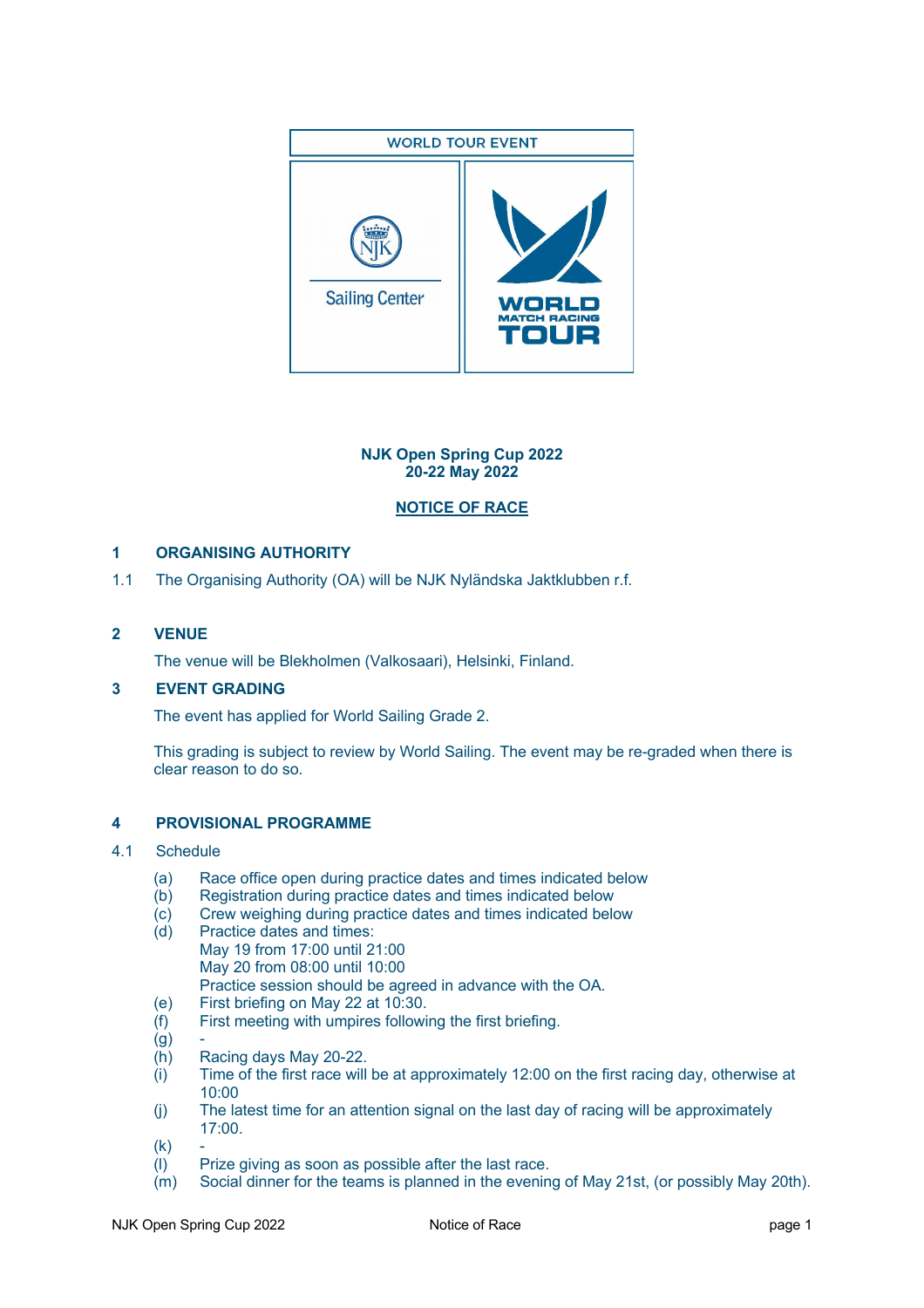- 4.2 Unless excused by the OA, attendance at the following is mandatory:
	- (a) Initial briefing, for skippers.
	- $(b)$
	- (c) Daily briefing, for skippers.
	- $(d)$
	- (e) Regatta dinner, for skippers and crews.
	- (f) Prize giving, for the top 4 skippers and crews.

### **5 SKIPPERS ELIGIBILITY**

5.1 Up to 12 skippers may be invited. Only skippers invited by the OA will be eligible to enter this event.

(1) skipper will qualify from the qualifying event (NJK Center Cup G5 May  $3<sup>rd</sup>$  2022).

All participating Finnish skippers and crew members have to be members of the Finnish Match race Association. (matchracing.net)

- 5.2 The registered skipper shall helm the boat at all times while racing, except in an emergency.
- 5.3 To remain eligible a skipper shall confirm acceptance of the invitation by the date specified on the letter of invitation.
- 5.4 All competitors shall meet the eligibility requirements of World Sailing regulation 19.2.
- 5.5 All competitors shall obtain a World Sailing Sailor ID by registering online at www.sailing.org/isafsailor. Skippers shall inform the OA of their World Sailing Sailor ID at registration.
- $5.6$

### **6 ENTRIES**

### 6.1 **Entering**

The team shall be entered on completion of registration, crew weighing and the payment of all fees and deposits. All payments shall be made as specified in the Letter of Invitation.

### 6.2 **Entry Fee**

A non-refundable entry fee of 650 Euro shall be paid as specified in the Letter of Invitation.

#### **The entry fee includes the planned social dinner(s).**

The teams are given a discount of 20  $\epsilon$  for each crewmember who is a full season member of NJK Sailing Center.

### 6.3 **Withdrawal**

When a skipper accepts an invitation and later withdraws within two months of the event or leaves the event before the end without written approval from the OA, a zero score may be applied to their Ranking points for that event by World Sailing. (World Sailing Regulation 27.2)

### 6.4 **Damage deposit**

- (a) An initial damage deposit of 1.800 Euro shall be paid at registration, unless extended by the OA. This deposit is the maximum payable by the skipper as a result of any one incident.
- (b) If a deduction from the damage deposit is decided by the OA, it may require that the deposit be restored to its original amount before the skipper will be permitted to continue in the event.
- (c) Any remaining deposit after the event will be refunded within 10 days after the event.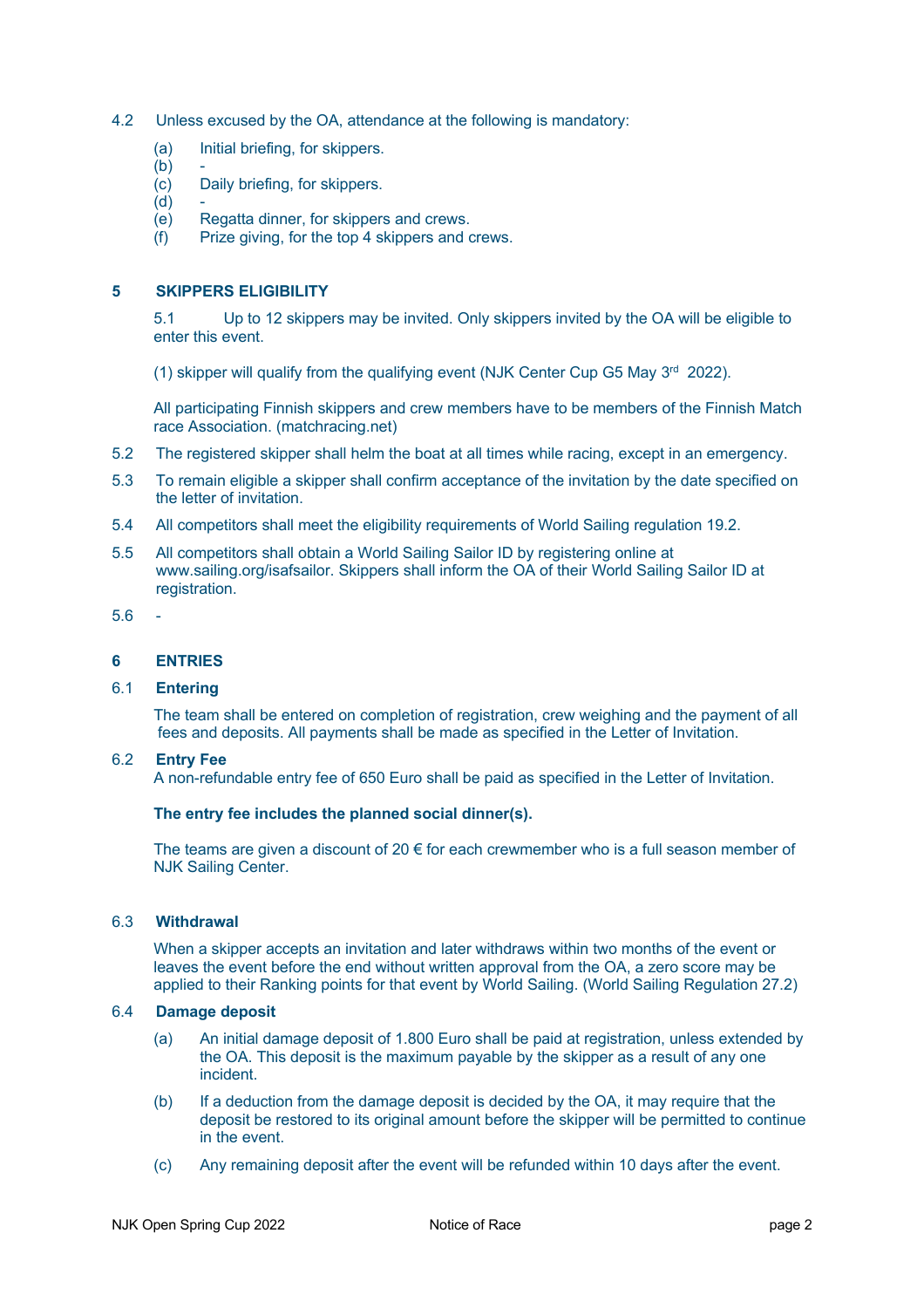## **7 RULES**

- 7.1 (a) The event will be governed by the rules as defined in the Racing Rules of Sailing 2021- 2024 (RRS), including Appendix C.
	- (b) The rules for the handling of boats will apply, and will also apply to any practice sailing and sponsor races. Class rules will not apply.
	- (c) Any prescriptions of the national authority that will apply will be posted on the official notice board.

### 7.2 **Major Alterations to the RRS**

- $(a)$
- (b) -
- 7.3 An International Jury may be appointed in accordance with RRS Appendix N.

## **8 BOATS AND SAILS**

- 8.1 The event will be sailed in modified J/80 type boats.
- 8.2 Six (6) boats will be provided.
- 8.3 The following sails will be provided for each boat: mainsail, genoa, jib, symmetric spinnaker.
- 8.4 Boats will be allocated by draw, either daily or for each round as decided by the Race **Committee**

### **9 CREW (INCLUDING SKIPPER)**

- 9.1 The total number of crew (including the skipper) shall be four (4), five (5), or six (6). All registered crew shall sail all races.
- 9.2 The total weight of the crew, including the skipper, dressed in at least shorts and shirts, shall not exceed 350 kg, determined at the time of registration or such time as required by the RC.
- 9.3 Crew weight may be checked during the regatta. At any re-weighing the total weight limit is increased by 10 kg. Any crew weighing in excess of this increased limit shall not be penalised, but they shall reduce their weight to the increased weight limit before racing again.
- 9.4 When a registered skipper is unable to continue in the event the OA may authorise an original crew member to substitute.
- 9.5 When a registered crew member is unable to continue in the event the OA may authorise a substitute, a temporary substitute or other adjustment.

## **10 EVENT FORMAT**

- 10.1 Skippers will be seeded into a round robin based on the latest World Sailing Open Match Race ranking list.
- 10.2 The event will consist of the following stages:
	- Stage 1 Full Round Robin
	- Stage 2-
	- Stage 3 Quarter-Finals
	- Stage 4 Semi-Finals
	- Stage 5 Petit-Finals
	- Stage 6 Finals
- 10.3 Stage 1 may be conducted in groups or as a double round robin depending on the final number of entries.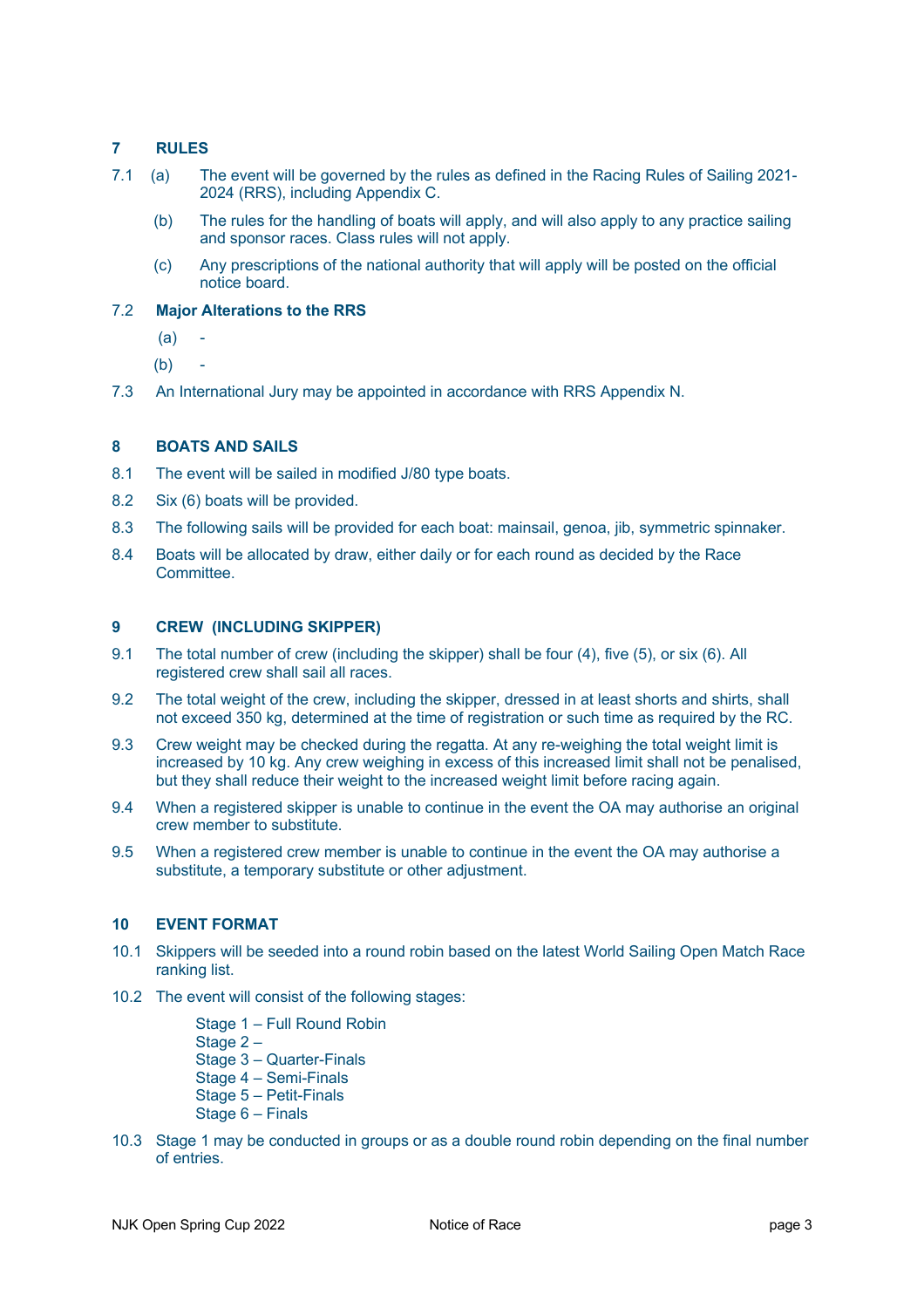10.4 The RC may change the format, terminate any stage or the event when, in its opinion, it is impractical to attempt to hold the remainder of matches under the existing conditions or in the remaining time scheduled. Early stages may be terminated in favour of later stages.

#### **11 COURSE**

- 11.1 The course will be windward/leeward with starboard roundings, finishing downwind.
- 11.2 The intended course area will be Kuunuvuorenselkä, or area south of Skifferholmen/Särkkä, Helsinki and is shown on map included in the SI.

#### **12 ADVERTISING**

- 12.1 As boats and equipment will be supplied by the Organising Authority, World Sailing regulation 20.4 applies. Each boat will be required to display advertising as supplied by the OA.
- 12.2 Boats shall not be permitted the right to protest for breaches of any rules regarding advertising (amends RRS 60.1).

#### **13 PRIZES**

- 13.1 There will prizes for first (1st), second (2nd) and third (3rd) place. The principal prize for first place will be the AGA Challenge Cup trophy. The trophy will remain as property of NJK and remain in the custody and care of NJK after the regatta.
- 13.2 The PC/IJ may reduce a prize in the case of misconduct or refusal to comply with any reasonable request, including attendance at official functions.

#### **14 MEDIA, IMAGES and SOUND**

- 14.1 If required by the OA:
	- (a) Television personnel and equipment (or dummies) supplied by the OA shall be carried on board while racing.
	- (b) Competitors shall wear microphones supplied by the OA during racing and be available for interviews when advised by the OA or RC.
	- (c) Registered skippers shall wear communications equipment supplied by the OA that will allow commentators to communicate with them whilst racing.
- 14.2 Competitors shall not interfere with the normal working of the OA supplied media equipment.
- 14.3 The OA have the right to use any images and sound recorded during the event free of any charge.

#### **15 COACH BOATS**

- 15.1 Coach boats shall conspicuously display identification of the team being coached. A coach boat is any boat that is under the direction or control of a person gathering information or giving material support for the benefit of particular competitors either on the water or off.
- 15.2 The organisers will not provide berths for coach boats.
- 15.3 Any interference by a coach boat with the racing or event organisation may result in a penalty applied at the discretion of the Protest Committee or the Jury to the associated skipper or team.

#### **16 OTHER REQUIREMENTS**

#### **17 RISK STATEMENT**

-